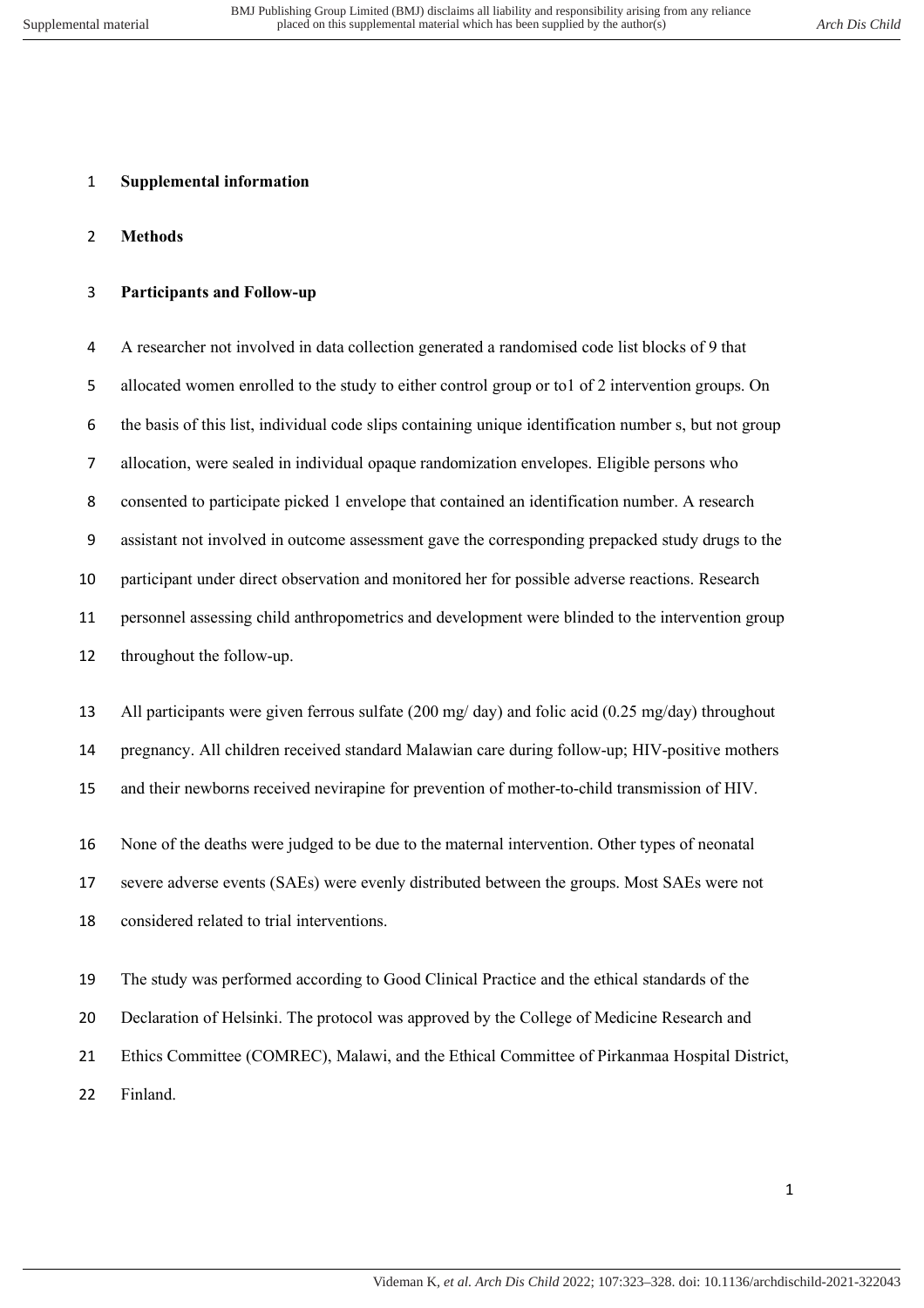#### **Outcomes**

- At 5 years of age the cognitive development was tested using Griffith's Mental Development
- Scales, Extended Revised, 2-8 years (GMDS-ER 2-8), which covers 6 domains: locomotor,
- personal-social, language, eye and hand coordination, performance and practical reasoning.

### **References**

- 1 De Onis M. WHO Child Growth Standards based on length/height, weight and age. *Acta*
- *Paediatr Int J Paediatr* 2006;**95**:76–85. doi:10.1080/08035320500495548
-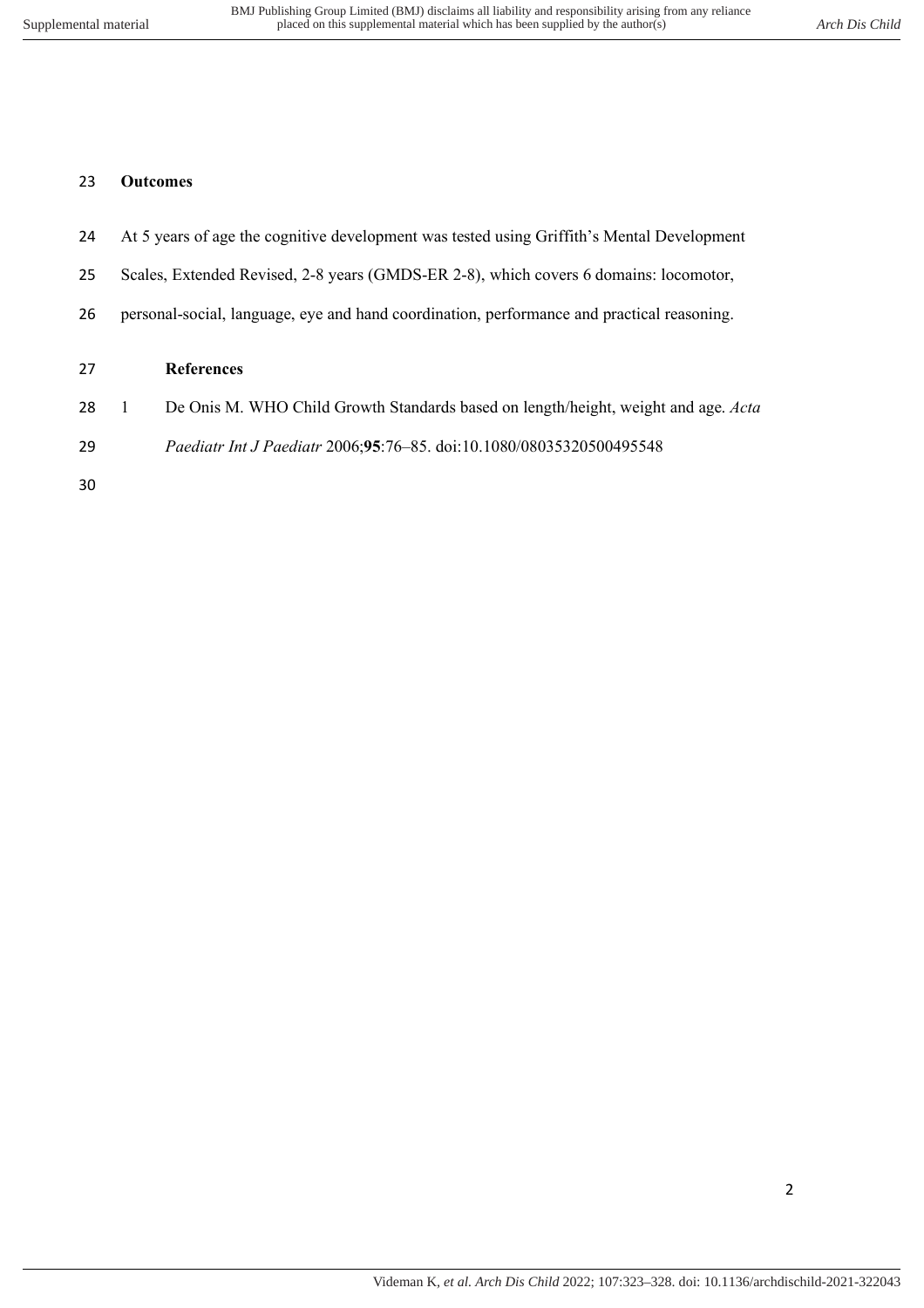| <b>Characteristics</b>                                       | <b>Follow-up</b><br>$(n=1002)$ | Lost to follow-up $(n=318)$ | Difference (95%CI)            | <b>P-value</b> |
|--------------------------------------------------------------|--------------------------------|-----------------------------|-------------------------------|----------------|
| Age, years, mean (SD)                                        | 24.9(6.4)                      | 24.7(6.4)                   | $-0.13$ $(-0.94$ to $0.68)$   | 0.8            |
| Gestational age at<br>enrollment, weeks, mean<br>(SD)        | 20.1(3.1)                      | 20.0(2.9)                   | $-0.16$ ( $-0.54$ to 0.23)    | 0.4            |
| Proportion of primiparity                                    | $24\%$                         | 23 %                        | $-0.01$ ( $-0.06$ to $0.04$ ) | 0.7            |
| Proportion of HIV-<br>positive participants                  | 11 % ( $N = 908$ )             | $22\%$ (N = 291)            | $0.11(0.06 \text{ to } 0.16)$ | < 0.001        |
| Proportion of literate<br>participants $(\% )$               | $29\%$                         | $29\%$                      | $-0.01$ ( $-0.06$ to $0.05$ ) | 0.8            |
| Proportion of moderate<br>or severe anemia, Hb<br>100g/L (%) | $26\%$                         | $29\%$                      | $0.03$ (-0.03 to 0.08)        | 0.3            |
| Years of schooling<br>completed, mean (SD)                   | 2.2(2.7)                       | 2.3(2.7)                    | $0.02$ (-0.32 to 0.36)        | >0.9           |

**Supplemental table 1.** Baseline characteristics of the mothers of included (follow-up) and excluded (lost to follow-up) participants at approximately 13 years of age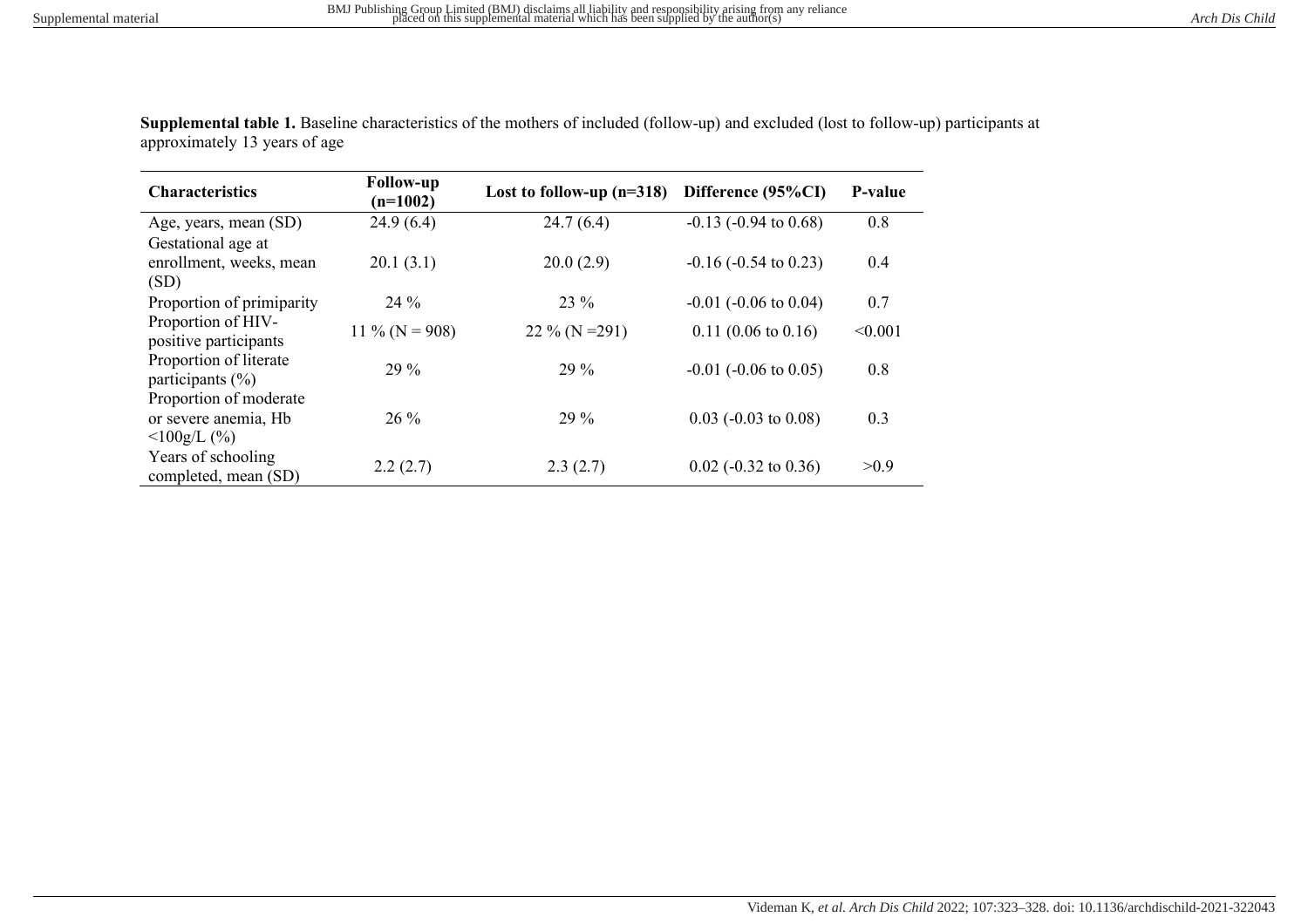| <b>Outcome</b>             | <b>Control (SP twice)</b><br>$(N=161)$ . Mean $(SD)$ | <b>Monthly SP</b><br>$(N=182)$ . Mean $(SD)$ | $AZI-SP(N=161)$ .<br>Mean (SD) | Global<br>p-value | Global p-value,<br>adjusted <sup>b</sup> |
|----------------------------|------------------------------------------------------|----------------------------------------------|--------------------------------|-------------------|------------------------------------------|
| Raven's score <sup>a</sup> | 14.4(4.1)                                            | 14.6 $(4.0)$                                 | 14.7(4.2)                      | >0.9              | 0.8                                      |
| Height (cm)                | 140.3(7.8)                                           | 141.4(7.9)                                   | 140.7(8.1)                     | 0.4               | >0.9                                     |
| Weight (kg)                | 31.9(5.3)                                            | 32.5(5.7)                                    | 32.3(5.3)                      | 0.6               | 0.9                                      |
| BMI                        | 16.1(1.4)                                            | 16.2(1.5)                                    | 16.2(1.2)                      | 0.2               | 0.8                                      |
| MUAC (cm)                  | 18.9(1.6)                                            | 19.0(1.7)                                    | 19.3(1.6)                      | 0.2               | 0.08                                     |
| $HC$ (cm)                  | 52.0(1.5)                                            | 52.0(1.5)                                    | 52.0(1.4)                      | >0.9              | 0.6                                      |

**Supplemental table 2.** Mean developmental outcome, height, weight, body mass index (BMI), mid-upper arm circumference (MUAC) and head circumference (HC) of boys in preadolescence, by intervention group

a For the Raven's score N=160, 181 and 160.

<sup>b</sup> Adjusted for child age, socioeconomic status and pubertal stage at the time of developmental assessment and anthropometric measurements.

 $SP = \text{sulfadoxine-pyrimethamine}$ .  $AZI-SP = \text{intervation group with monthly SP and two doses of azithromycin}$ .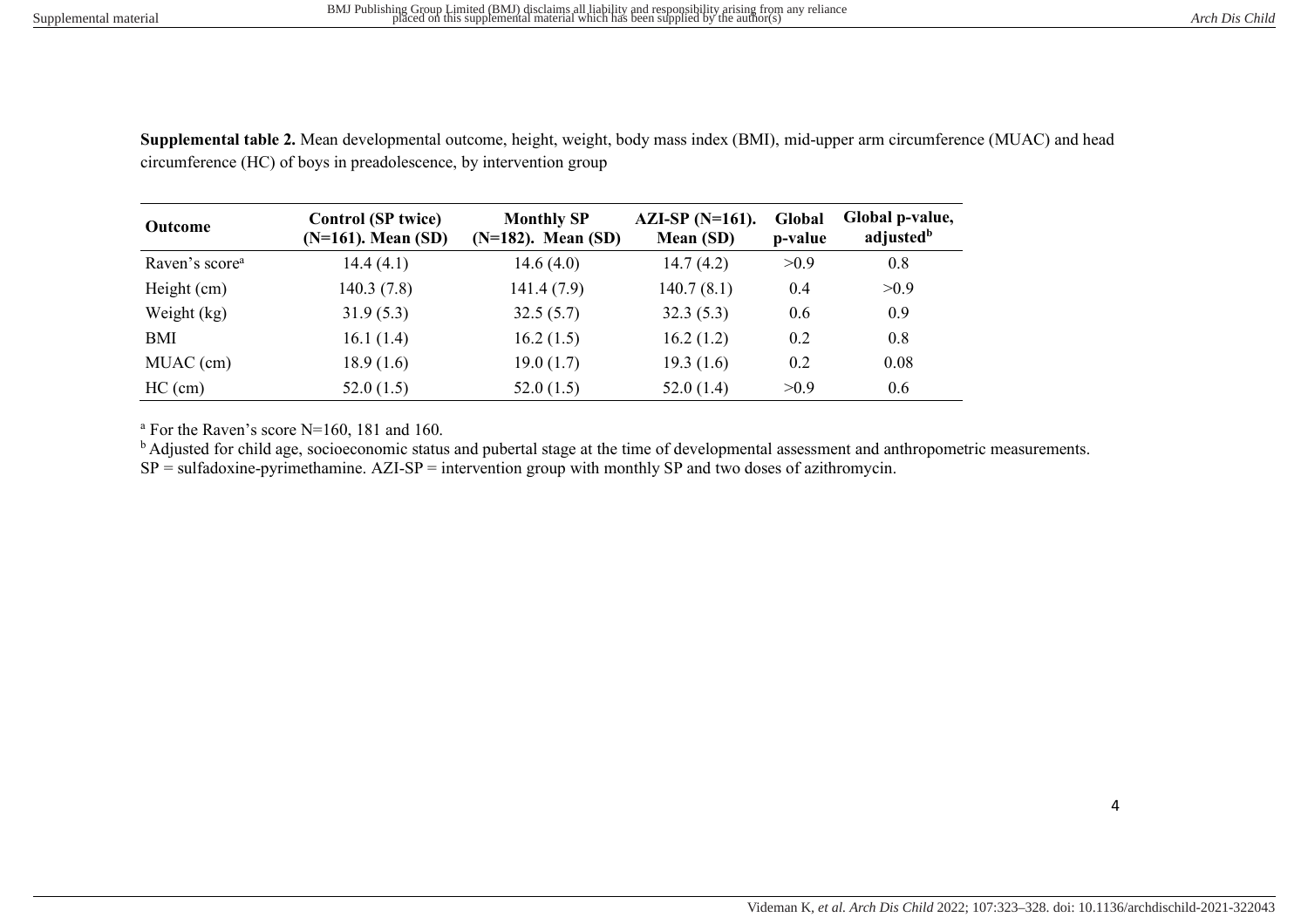**Supplemental table 3.** Mean developmental outcome, height, weight, body mass index (BMI), mid-upper arm circumference (MUAC) and head circumference (HC) of girls in preadolescence, by intervention group

| <b>Outcome</b>             | <b>Control (SP twice)</b><br>$(N=172)$ . Mean $(SD)$ | <b>Monthly SP</b><br>$(N=151)$ . Mean $(SD)$ | AZI-SP $(N=175)$ .<br>Mean (SD) | Global<br>p-value | Global p-value,<br>adjusted <sup>b</sup> |
|----------------------------|------------------------------------------------------|----------------------------------------------|---------------------------------|-------------------|------------------------------------------|
| Raven's score <sup>a</sup> | 13.6(3.1)                                            | 14.0(3.4)                                    | 13.8(3.5)                       | 0.5               | 0.2                                      |
| Height (cm)                | 145.0(7.8)                                           | 143.8(8.4)                                   | 145.3(8.1)                      | 0.3               | 0.3                                      |
| Weight (kg)                | 35.5(6.7)                                            | 35.3(8.0)                                    | 36.0(7.0)                       | 0.6               | 0.9                                      |
| BMI                        | 16.8(2.0)                                            | 16.9(2.6)                                    | 16.9(1.9)                       | 0.8               | 0.6                                      |
| MUAC (cm)                  | 20.7(2.1)                                            | 20.7(2.6)                                    | 20.8(2.1)                       | >0.9              | >0.9                                     |
| $HC$ (cm)                  | 51.2(1.3)                                            | 51.0(1.5)                                    | 51.6(1.6)                       | 0.006             | 0.009                                    |

a For the Raven's score N=171, 151 and 174.

<sup>b</sup> Adjusted for child age, socioeconomic status and pubertal stage at the time of developmental assessment and anthropometric measurements.  $SP = \text{sulfadoxine-pyrimethamine}$ . AZI-SP = intervention group with monthly SP and two doses of azithromycin.